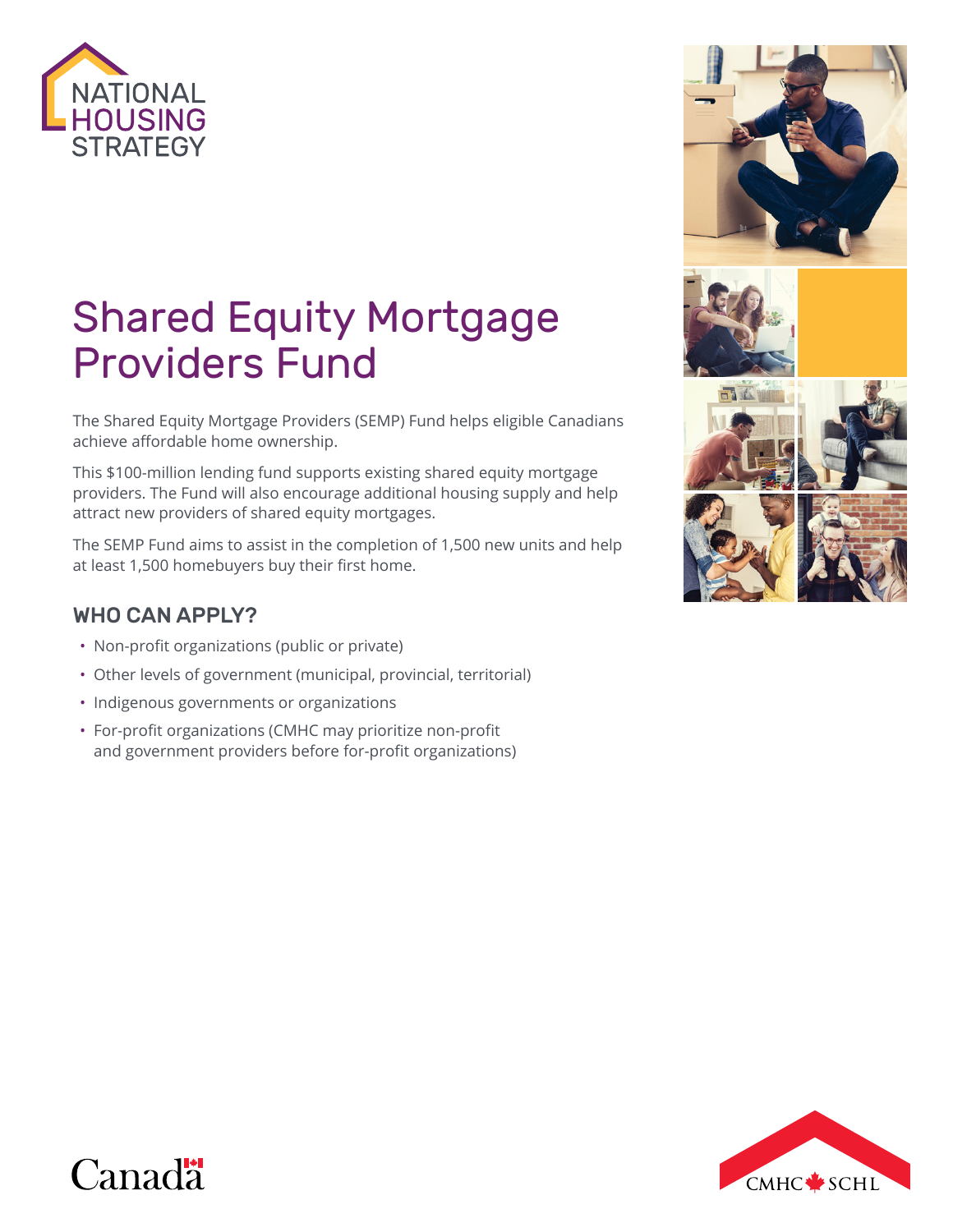The program offers eligible proponents repayable loans from one of two possible funding streams\* :

#### STREAM 1 – PRECONSTRUCTION

Funding for eligible preconstruction costs to commence new housing projects in which shared equity mortgages will be provided to first-time homebuyers.

#### LOAN DETAILS

**Maximum loan amount per project:** \$4 million.

**Maximum loan term:** 5 years. CMHC may permit repayment at the time the property is 100% complete on a case-by-case basis.

**Interest rate:** Fixed or floating rate.

**Prepayment options:** Closed to prepayment.

#### ELIGIBILITY REQUIREMENTS

#### **Preconstruction Activities**

The requested financing must be used exclusively to cover the cost of eligible preconstruction activities. Visit **[cmhc.ca/semp](http://www.cmhc.ca/semp)** for the list of eligible preconstruction activities.

# **Applicant Qualification**

An applicant must demonstrate that:

- It has the capacity to fulfil the loan repayment obligation;
- It is financially sound and has the requisite authority, experience, capability and resources to administer a shared equity mortgage program.

# **Criteria for Recipients**

Applicants must agree that shared equity mortgages related to the project will be provided to recipients who purchase with a minimum 5% down payment from their own resources.

A commitment to reserving a certain percentage of units for first-time homebuyers as defined by the Government of Canada's Home Buyers' Plan will be considered a strength on the application.

#### STREAM 2 – SHARED EQUITY **MORTGAGES**

Funding of shared equity mortgages that will be provided by the proponent directly to first-time homebuyers.

## LOAN DETAILS

**Maximum loan amount per borrower per year:**  \$5 million. CMHC may consider a higher amount on an exception basis.

**Maximum loan term:** 5 or 10-year renewable loan term. 25-year maximum amortization.

**Interest rate:** Fixed or floating rate.

**Prepayment options: Partial principal repayment will** be required without penalty, as first-time homebuyers repay shared equity mortgages, to be remitted to CMHC on a quarterly basis.

## ELIGIBILITY REQUIREMENTS

# **Applicant Qualification**

An applicant must demonstrate that:

- It has the capacity to fulfil the loan repayment obligation;
- It is financially sound and has the requisite authority, experience, capability and resources to administer a shared equity mortgage program.

## **Criteria for Recipients**

Applicants must agree that the shared equity mortgages offered will be made available to first-time homebuyers who meet the following criteria:

- Provide a minimum 5% down payment from their own resources;
- Meet the definition of a first-time homebuyer under the Government of Canada Home Buyers' Plan, which includes the dissolution of a marital or common law relationship (at least one of the first-time homebuyers);
- CMHC's preference is for the first mortgages to be with a lender approved by CMHC for mortgage loan insurance. CMHC may consider exceptions on a case-by-case basis.

<sup>\*</sup> There is no stacking permitted between Stream 1 and Stream 2 under the SEMP Fund.